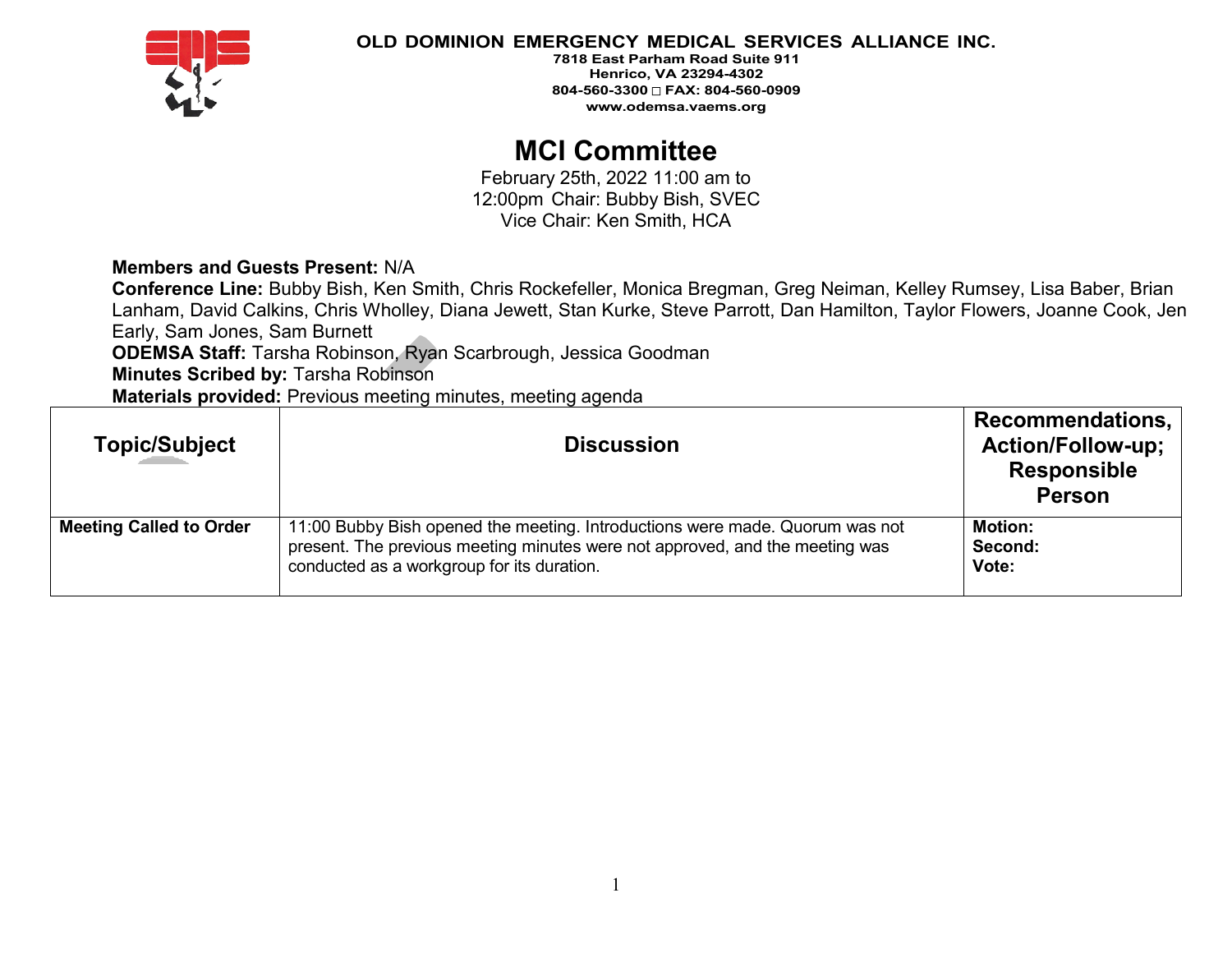

| <b>Reports:</b><br><b>Hospitals</b> |                                                                                                                                                                                                                                                                                                                                                                                                                                                                                                                                                       |  |
|-------------------------------------|-------------------------------------------------------------------------------------------------------------------------------------------------------------------------------------------------------------------------------------------------------------------------------------------------------------------------------------------------------------------------------------------------------------------------------------------------------------------------------------------------------------------------------------------------------|--|
| <b>VCU Health System</b>            | Moved Comm room from from downtown to Parham Rd building; there appears to be<br>no major issues and everything seems to be flowing smoothly; preparing to host an<br>MCI table top exercise; phone outage that occurred several days ago has been<br>identified and repairs will be done shortly; CHoR is continuing to work on family<br>reunification plan; CHoR tower is continuing construction to include skybridge from<br>the Tower to the main hospital, and will cause street closures; information will be sent<br>out when closures occur |  |
| <b>HCA</b>                          | There was a major system phone outage due to fiber optic line that was cut in<br>Roanoke, causing statewide issues; it was suggested that education/training be put<br>together for the use of the HEAR radio                                                                                                                                                                                                                                                                                                                                         |  |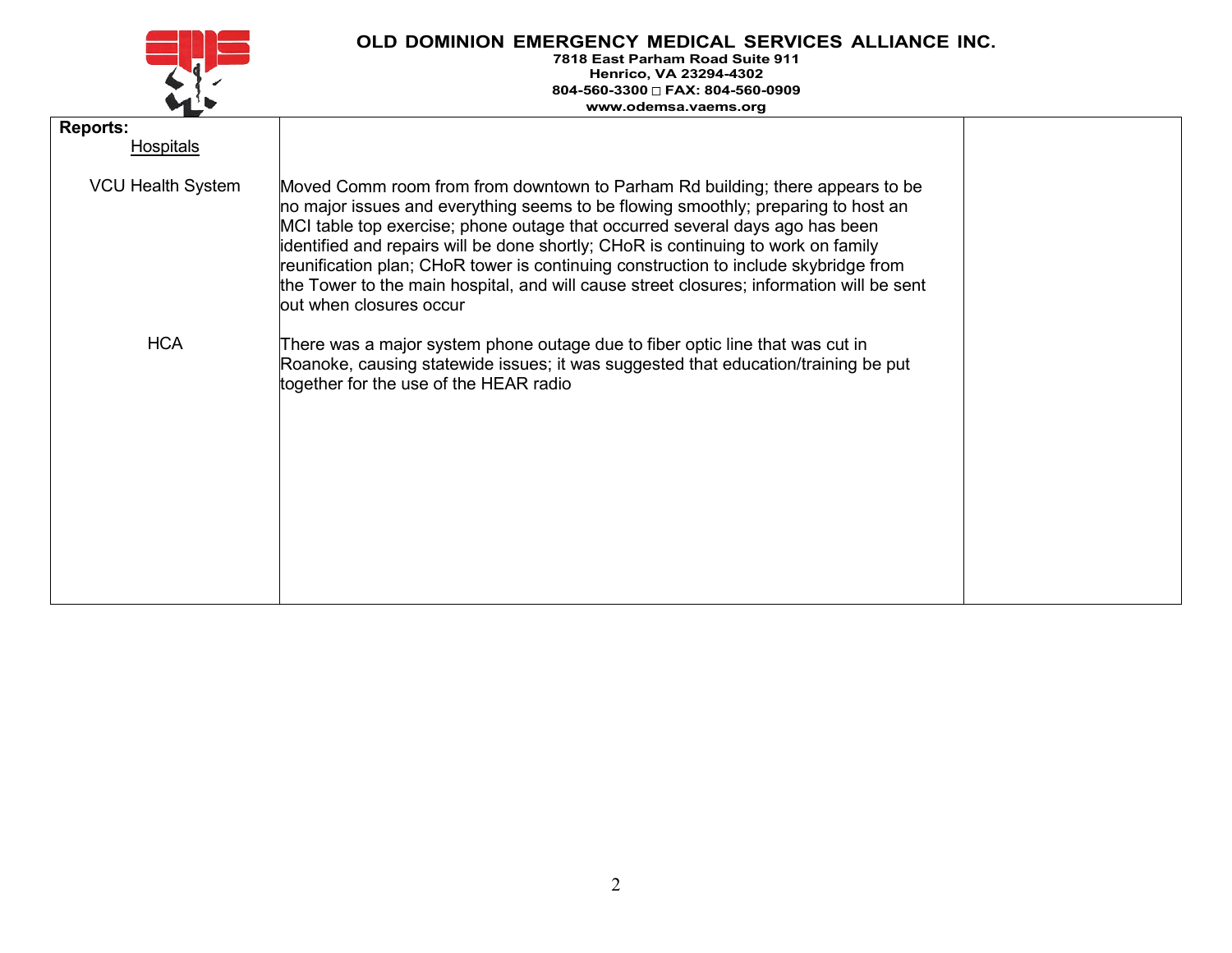

| <b>EMS Agencies</b><br>Hanover                        | No report                                                                                                                                            |  |
|-------------------------------------------------------|------------------------------------------------------------------------------------------------------------------------------------------------------|--|
| New Kent                                              | No report                                                                                                                                            |  |
| <b>CVHC</b>                                           | Has been tasked with doing a burn exercise; Megan Middleton will distribute information<br>once the exercise has been set up                         |  |
| <b>Medical Control/Patient</b><br><b>Distribution</b> | The Hospital Diversion committee has voted to suspend the Diversion plan; the region has<br>come off of Code Black and the PDC has ceased operations |  |
| <b>ODEMSA</b>                                         | The Regional EMS Awards are now open; please consider nominating someone                                                                             |  |
|                                                       |                                                                                                                                                      |  |

| <b>Old Business:</b>                                 | Triage Tags-CVHC reached out to Karen Owens who advised bids are going out this<br> morning for triage tags; Bubby and Ken stated would still like to work on, along with CVHC,<br>having a triage day |  |
|------------------------------------------------------|--------------------------------------------------------------------------------------------------------------------------------------------------------------------------------------------------------|--|
| <b>New Business:</b><br><b>Recent MCIs/Exercises</b> | No recent MCI's to discuss                                                                                                                                                                             |  |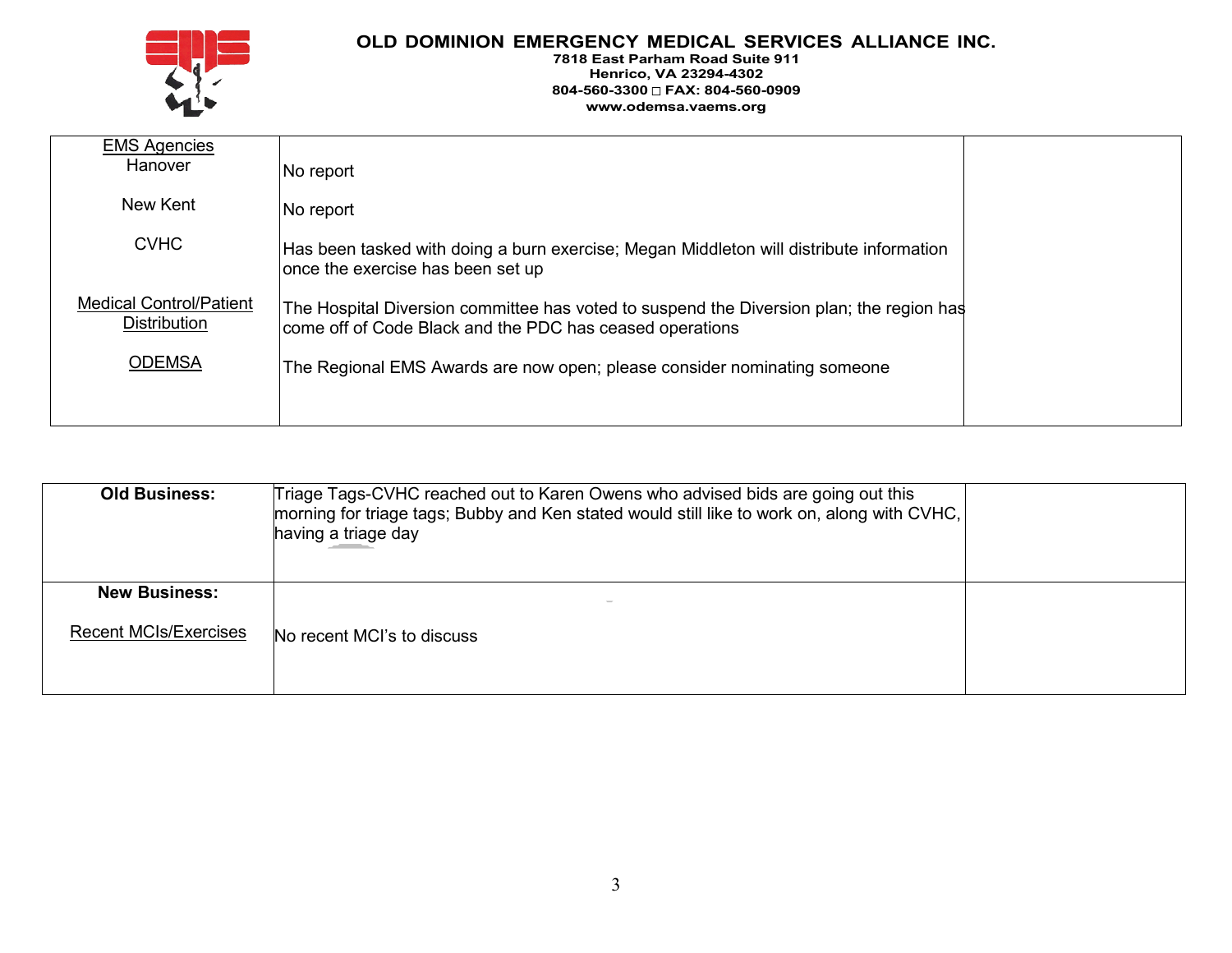

| <b>Business from the Floor</b> | Bubby and Ken would like to put together a workgroup to update MCI plan<br>May 12th-13th, RIA will be hosting their tri-annual full scale MCI exercise; the 12 <sup>th</sup> will be  <br>held at the airport, and the 13 <sup>th</sup> will be at the hospitals as they receive patients<br>Bubby Bish advised that though he is no longer with SVEC, he is still involved with the<br>Crater council; he would like to stay on as Chair, but understands if the committee<br>needs/wants to vote; several providers on the call stated they would like for Bubby to<br>continue as Chair | <b>Motion:</b><br>Second:<br>Vote: |
|--------------------------------|--------------------------------------------------------------------------------------------------------------------------------------------------------------------------------------------------------------------------------------------------------------------------------------------------------------------------------------------------------------------------------------------------------------------------------------------------------------------------------------------------------------------------------------------------------------------------------------------|------------------------------------|
| <b>Adjourn</b>                 | Meeting was adjourned at 11:31 am                                                                                                                                                                                                                                                                                                                                                                                                                                                                                                                                                          |                                    |
| Next Meeting                   | April 29th, 2022                                                                                                                                                                                                                                                                                                                                                                                                                                                                                                                                                                           |                                    |